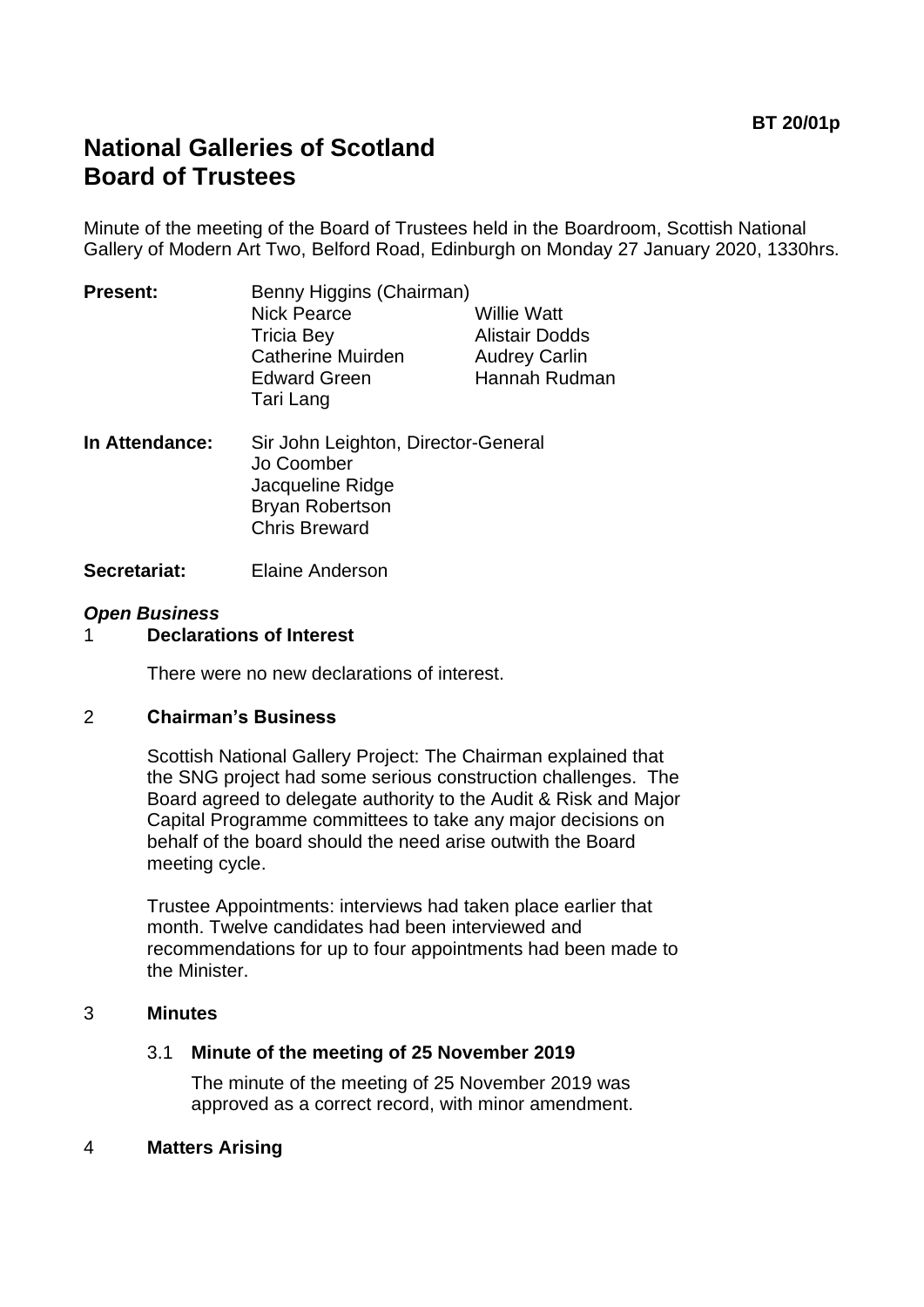There were no matters arising.

#### 5 **Director-General's Report**

The report was noted and questions invited. Professor Breward was congratulated on his appointment as Director of National Museums Scotland.

#### **Reserved Business**

*Redacted.*

#### **Strategy**

#### 8 **Strategic Plan: Update on Progress**

The Director-General updated trustees on progress with the development of the strategic plan. Partnership was the fifth of the six drivers to be discussed with the Board.

#### 9 **Partnership Driver**

#### 9.1 **Partnership Framework**

Professor Breward outlined progress with the development of the Partnership framework. It was noted that the framework was underpinned by legal and ethical obligations and clear process in order to manage partnership work effectively.

Colleagues were invited to comment on the framework document. The document was commended by trustees.

Colleagues queried whether there needed to be a wider eco-system test. It would be useful to see where partnerships sit in the wider picture.

Technology, sector reach and a more strategic approach were all key. The Chairman was keen to celebrate the positives in the framework.

*(Discussion partially redacted*)

## *Open Business*

#### 10 **Reports**

10.1 **Collection: Quarterly Report including acquisitions** The report was noted.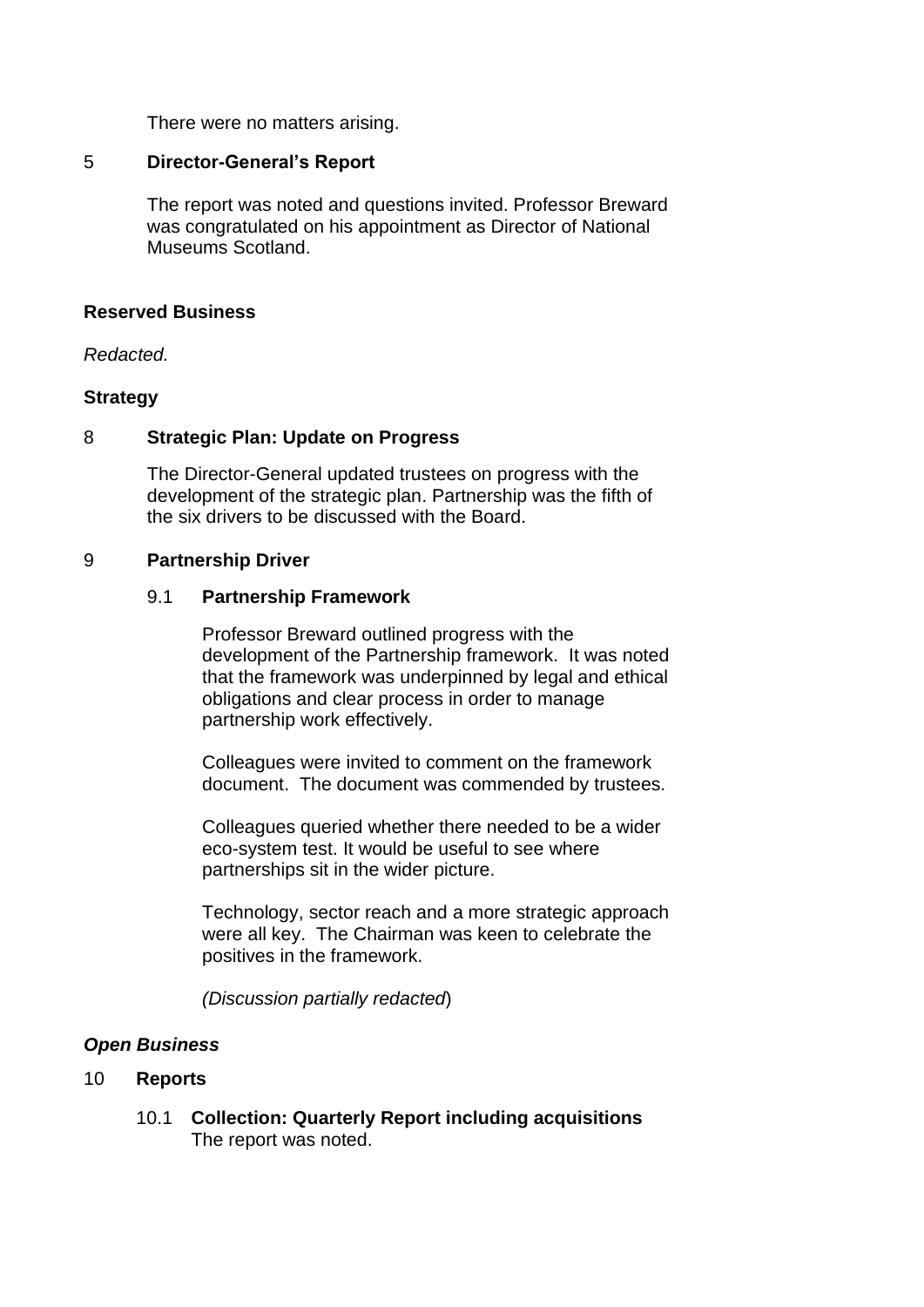#### *Reserved Business*

## 10.1.1 **Acquisition Request**

*Redacted.*

## 10.1.2 **Commission Proposal**

*Redacted.*

## *Open Business*

## 10.2 **Public Engagement Quarterly Report**

Ms Coomber offered an update on public engagement activities. The new café at M2 had proved very popular. The Smartify app had launched at all sites and had also proved popular.

Ms Coomber highlighted the high attendance internally at the strategy in action sessions and the raising of awareness of the strategy and its relevance to individuals.

The development of the CRM (Customer Relationship Management) system was noted and the challenges that brought. The solution was not perfect but it met the majority of requirements.

## **Branding**

Ms Coomber updated colleagues on progress with the project. Testing would be undertaken in the coming months to give colleagues and audiences the opportunity to input to the final brand. This will be discussed at the Board in the coming months.

## 10.3 **Public Programme**

## 10.3.1 **Quarterly Report**

Professor Breward updated colleagues on the performance of the public programme.

It was noted that it was notoriously difficult to make money on the public programme and it was really tricky to find the balance between paying and free shows. It was concluded that a discussion on this at trustees would be useful.

Professor Breward noted the popularity of Beyond Realism.